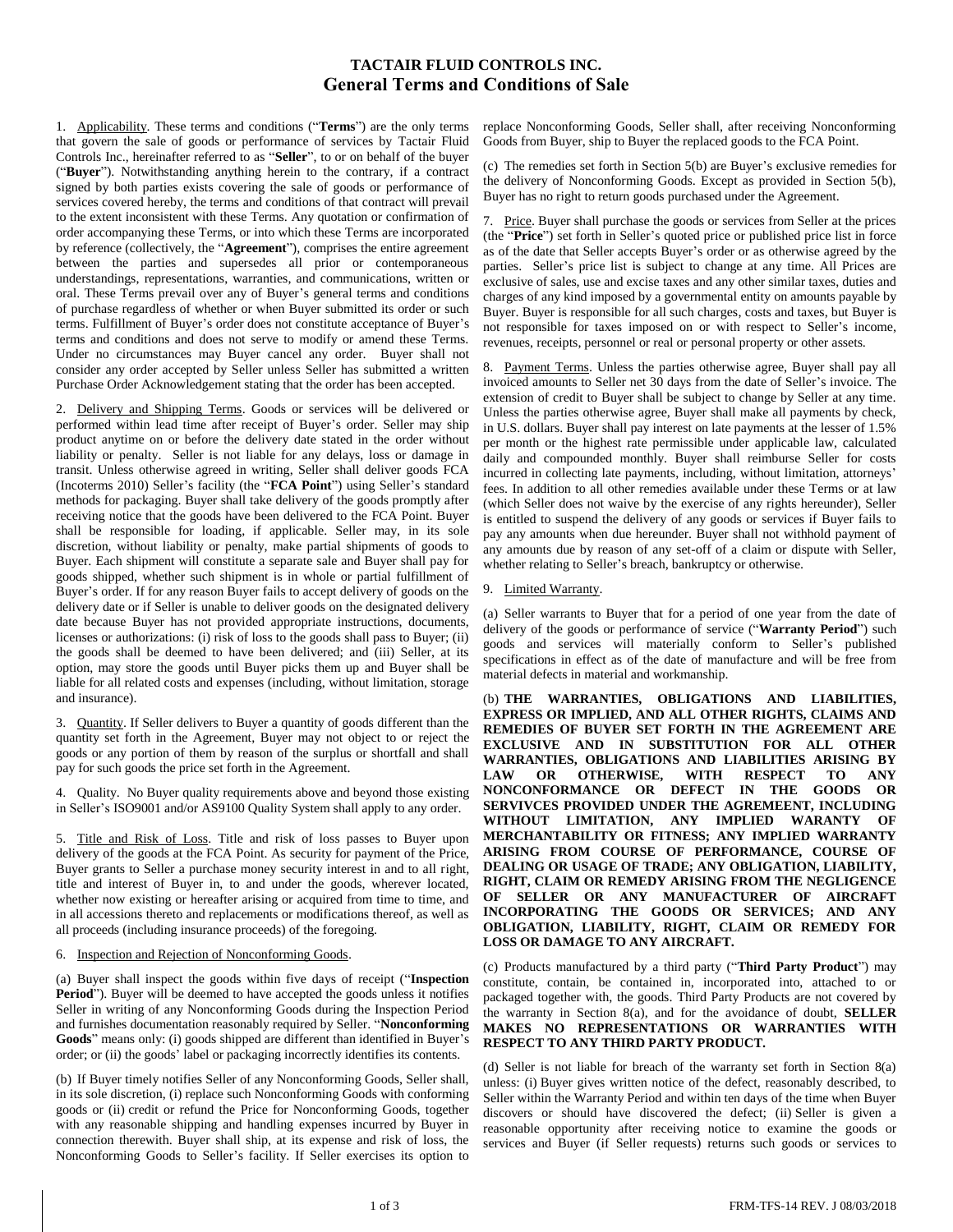Seller's facility at Seller's cost for such examination; and (iii) Seller reasonably verifies Buyer's claim that the goods or services are defective.

(e) Seller is not liable for breach of the warranty set forth in Section 8(a): (i) if Buyer makes any use of the goods or services after giving notice; (ii) if the defect arises because of failure to follow Seller's instructions as to storage, installation, use or maintenance of the goods; (iii) if the goods are altered or repaired without Seller's prior written consent; or (iv) for defects caused by negligence, abuse or misuse of the goods, corrosion, fire, heat or normal wear and tear.

(f) Subject to Sections 8(d) and (e), with respect to any such defective goods or services during the Warranty Period, Seller shall, in its sole discretion, either: (i) repair or replace such goods (or the defective part) or re-perform the services or (ii) credit or refund the price of such goods or services at the pro rata Price but, if Seller requests, Buyer shall, at Seller's expense, return such goods, or services if applicable, to Seller.

### (g) **THE REMEDIES SET FORTH IN SECTION 8(f) ARE BUYER'S SOLE AND EXCLUSIVE REMEDIES AND SELLER'S ENTIRE LIABILITY FOR BREACH OF THE WARRANTY IN SECTION 8(a).**

10. Changes. Changes to the order may be made only with the prior written consent of Seller. If such changes cause a change in the cost of the work due under the order and/or the time required for Seller's performance, an equitable adjustment in price shall be made and the order shall be modified in writing accordingly.

#### 11. Limitation of Liability.

(a) **IN NO EVENT WILL SELLER OR ANY MANUFACTURER OF AIRCRAFT BE LIABLE FOR ANY CONSEQUENTIAL, INDIRECT, INCIDENTAL, SPECIAL, EXEMPLARY, OR PUNITIVE DAMAGES, LOST PROFITS OR REVENUES OR DIMINUTION IN VALUE, ARISING OUT OF OR RELATING TO NONCONFORMANCE OR DEFECT IN GOODS OR SERVICES OR ANY BREACH OF THESE TERMS, WHETHER OR NOT THE POSSIBILITY OF SUCH DAMAGES HAS BEEN DISCLOSED IN ADVANCE BY BUYER OR COULD HAVE BEEN REASONABLY FORESEEN BY BUYER, REGARDLESS OF THE LEGAL OR EQUITABLE THEORY (CONTRACT, TORT OR OTHERWISE) UPON WHICH THE CLAIM IS BASED, AND NOTWITHSTANDING THE FAILURE OF ANY AGREED OR OTHER REMEDY OF ITS ESSENTIAL PURPOSE.**

#### (b) **IN NO EVENT WILL SELLER'S AGGREGATE LIABILITY ARISING OUT OF OR RELATED TO THE AGREEMENT, WHETHER ARISING OUT OF OR RELATED TO BREACH OF NEGLIGENCE) OTHERWISE, EXCEED THE TOTAL AMOUNTS PAID TO SELLER FOR THE GOODS SOLD OR SERVICES PERFORMED.**

(c) The limitation of liability set forth in Section 9(b) will not apply to (i) liability resulting from Seller's gross negligence or willful misconduct and (ii) death or bodily injury resulting from Seller's acts or omissions.

12. Compliance with Law. Buyer shall comply with all applicable laws, regulations and ordinances and maintain in effect all licenses, permissions, authorizations, consents and permits that it needs to carry out its obligations under the Agreement. Buyer assumes all responsibility for shipments of goods requiring any government import clearance. Seller may terminate the Agreement if any governmental authority imposes antidumping or countervailing duties or any other penalties on goods.

13. Export. All purchase orders, shipments and/or reshipments must be in accordance with all US Government export requirements, to include but not limited to, the Department of State/ITAR, the Department of Commerce/EAR, and the U.S. Census Bureau/FTR.

Buyer shall comply with all applicable export and re-export control laws and regulations including the Export Administration Regulations (EAR) Code of Federal Regulations 15 Part 300 to 799 maintained by the U.S. Department of Commerce, trade and economic sanctions maintained by the U.S. Treasury Department's Office of Foreign Assets Control; the Foreign Trade Regulations (FTR) 15 Part 30 maintained by the U.S. Census Bureau, and the International Traffic in Arms Regulations (ITAR) 22 C.F.R. Chapter 1, Subchapter M Parts 120-130 maintained by the U.S. Department of State.

Specifically, Buyer covenants that it shall not  $-$  directly or indirectly  $-$  sell, export, re-export, transfer, divert or otherwise dispose of any products, software, or technology (including products derived from or based on such technology) received from Seller under this purchase order / agreement to any destination, entity, or person prohibited by the laws or regulations of the United States, without obtaining prior authorization from the competent government authorities as required by those laws and regulations.

Buyer further agrees to hold Seller harmless from any and all export compliance infractions including but not limited to all sanctions, penalties, or fines resulting from any such shipments or transactions taken by Buyer with any denied persons, countries or entities prohibited under ITAR 22 C.F.R. Parts 120-130, EAR Part 300 thru 799, or the FTR Part 30.

14. Termination. In addition to any remedies set forth herein, Seller may terminate the Agreement with immediate effect upon written notice to Buyer, if Buyer: (i) fails to pay any amount when due under the Agreement; (ii) has not otherwise performed or complied with any of these Terms, in whole or in part; or (iii) becomes insolvent, files a petition for bankruptcy or commences or has commenced against it proceedings relating to bankruptcy, receivership, reorganization or assignment for the benefit of creditors.

15. Confidential Information. All non-public, confidential or proprietary information of Seller, including, but not limited to, specifications, samples, patterns, designs, plans, drawings, documents, data, business operations, customer lists, pricing, discounts or rebates, disclosed by Seller to Buyer, whether disclosed orally or disclosed or accessed in written, electronic or other form or media, and whether or not marked, designated or otherwise identified as "confidential," in connection with the Agreement is confidential, solely for the use of performing the Agreement and may not be disclosed or copied unless authorized in advance by Seller in writing. Upon Seller's request, Buyer shall promptly return all documents and other materials received from Seller. Seller shall be entitled to injunctive relief for any violation hereof. This Section does not apply to information that is: (a) in the public domain; (b) known to Buyer at the time of disclosure; or (c) obtained by Seller on a non-confidential basis from a third party who was not under an obligation of confidentiality.

16. Force Majeure. Seller shall not be liable to Buyer, nor be deemed to have defaulted or breached the Agreement, for any failure or delay in fulfilling or performing any term of the Agreement when and to the extent such failure or delay is caused by or results from acts or circumstances beyond Seller's reasonable control including, without limitation, acts of God, flood, fire, earthquake, explosion, governmental actions, war, invasion or hostilities (whether war is declared or not), terrorist threats or acts, riot, or other civil unrest, national emergency, revolution, insurrection, epidemic, lock-outs, strikes or other labor disputes (whether or not relating to either party's workforce), or restraints or delays affecting carriers or inability or delay in obtaining supplies of adequate or suitable materials, materials or telecommunication breakdown or power outage. If, due to any such circumstances, shortages should occur in Seller's supply of any specific goods, Seller may allocate deliveries to its customers as it determines in its sole discretion.

17. Amendment and Modification. These Terms may only be amended or modified in a writing that specifically states that it amends these Terms and is signed by each party.

18. Waiver. No waiver by Seller of any of the provisions of the Agreement is effective unless explicitly set forth in writing and signed by Seller. No failure to exercise, or delay in exercising, any rights, remedy, power or privilege arising from the Agreement operates or may be construed as a waiver thereof. No single or partial exercise of any right, remedy, power or privilege hereunder precludes any other or further exercise thereof or the exercise of any other right, remedy, power or privilege.

19. Assignment. Buyer shall not assign any of its rights or delegate any of its obligations under the Agreement without Seller's prior written consent. Any purported assignment or delegation in violation hereof is null and void. No